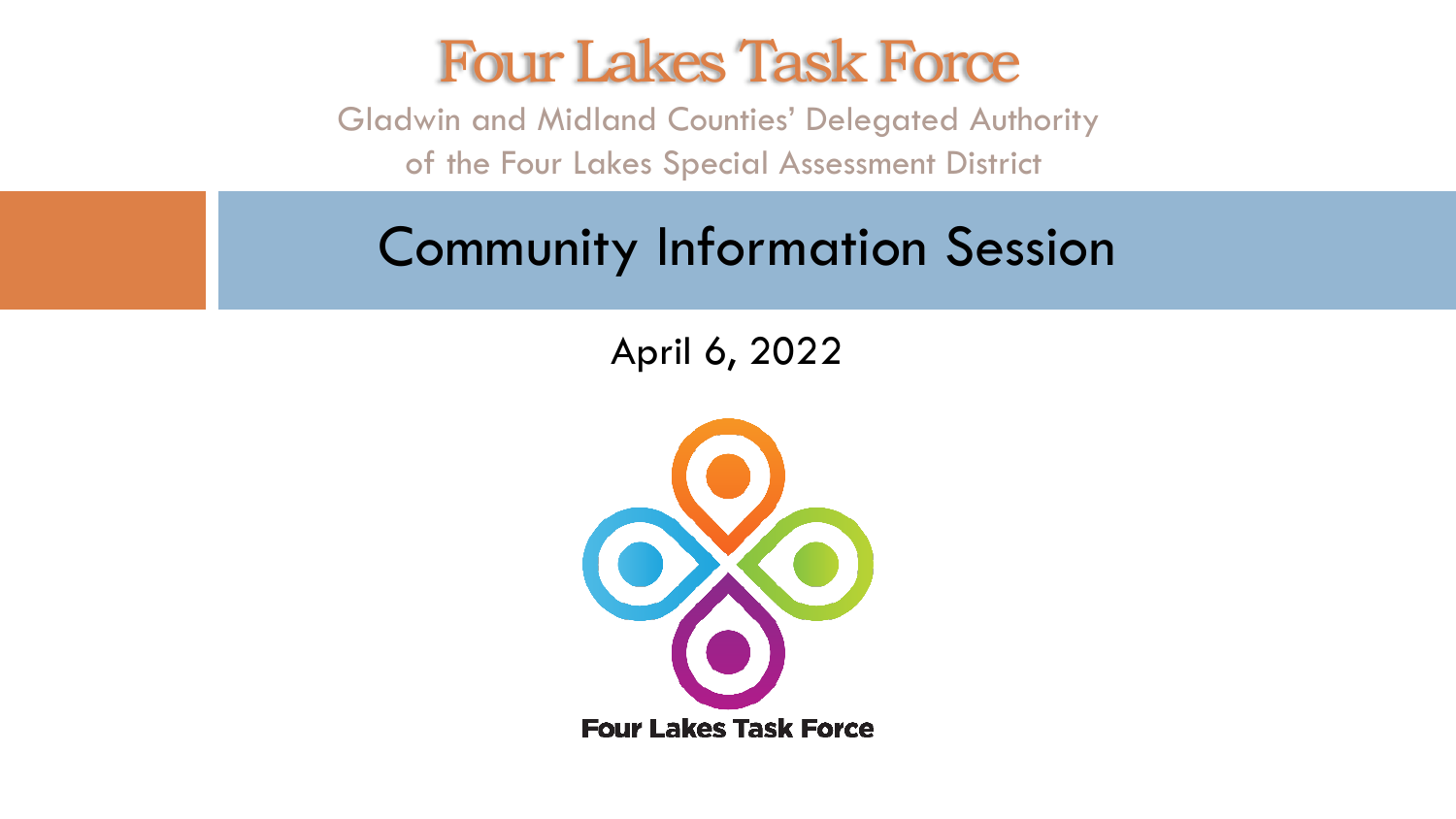# Informational Communications Meeting

#### $\Box$  This is an information session

- $\blacksquare$  This meeting is being held virtually to accommodate as many people as possible
- □ This is not a board meeting; no formal action will occur
	- **□** There is a board meeting on April 11<sup>th</sup> to discuss among other things the financing plan and project status. It is an open meeting, and public comment will be taken at that time
- $\Box$  If you have questions, please send them to  $info@fourlakestaskforce.org$ At the end of the meeting, we will respond to the questions sent to the email address



**2**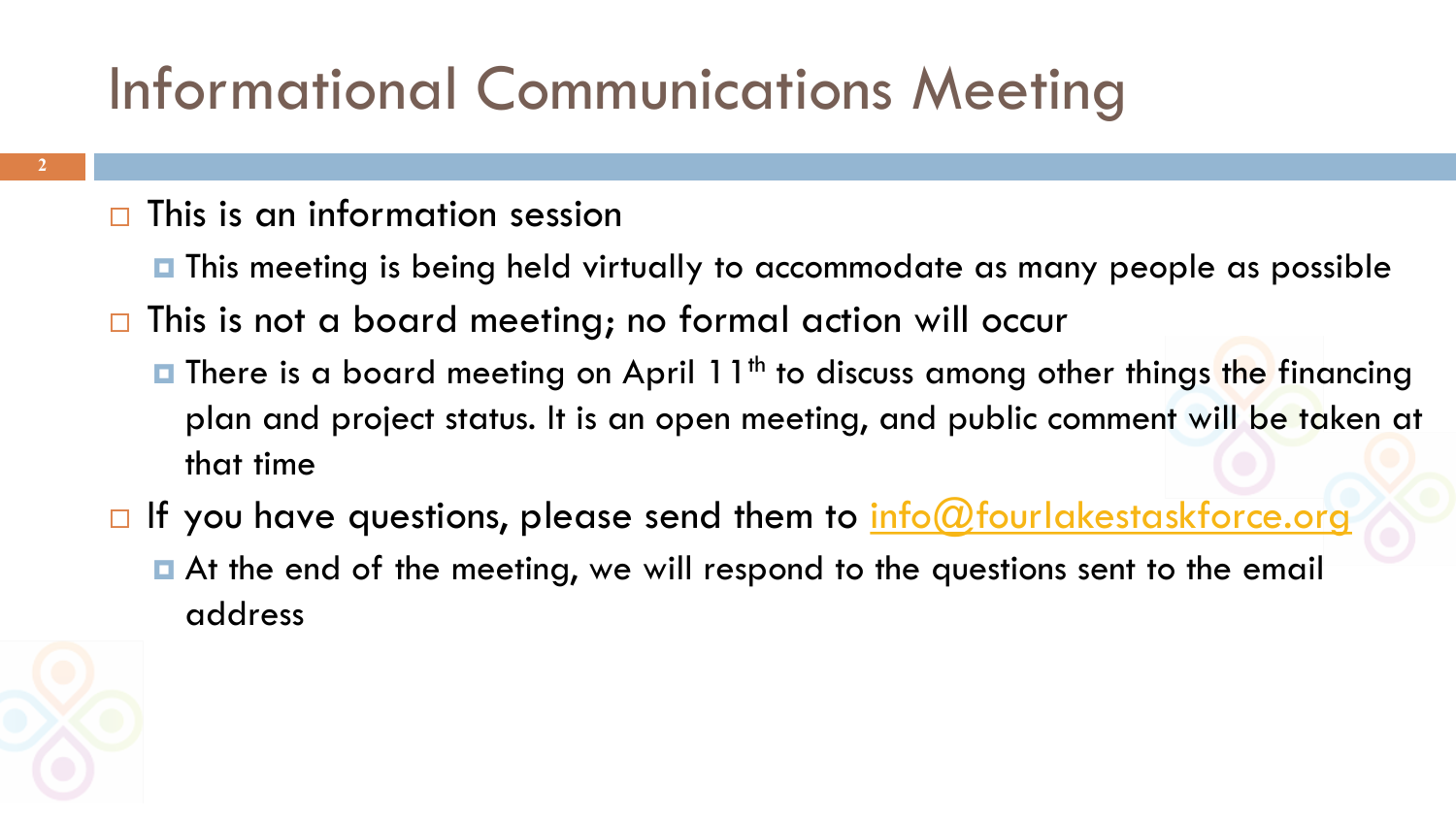### Agenda – Financing the Lake Restoration

- **3**
- I. Dam Recovery and Restoration Timeline and Status
- II. Update on State and Federal Funding
- III. Operations Assessment and Future Capital Assessment
	- **Costs**
	- Apportionment Methodology
	- **Timeline**
- IV. Questions & Answers

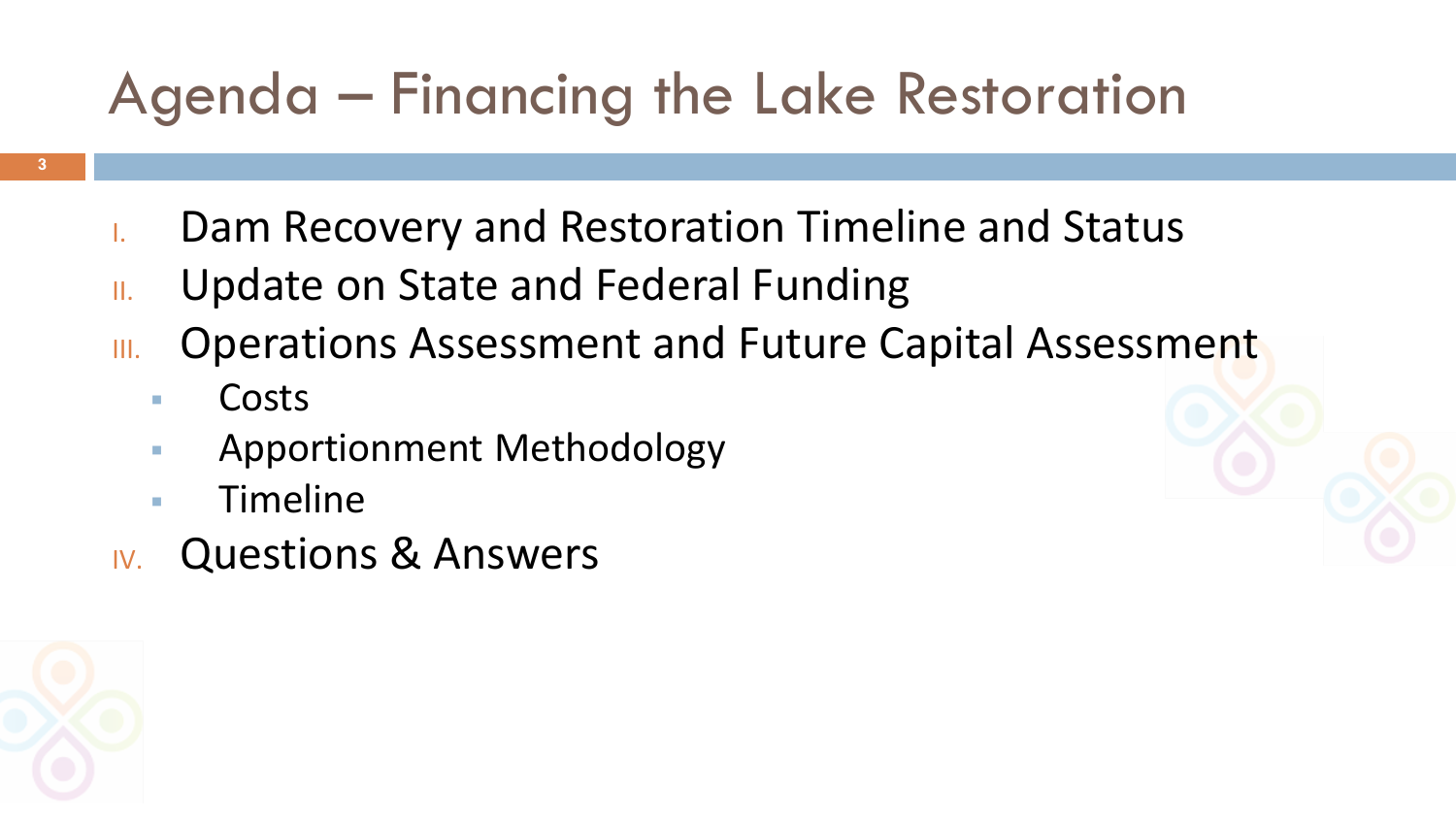#### Dam and Lake Restoration Timeline

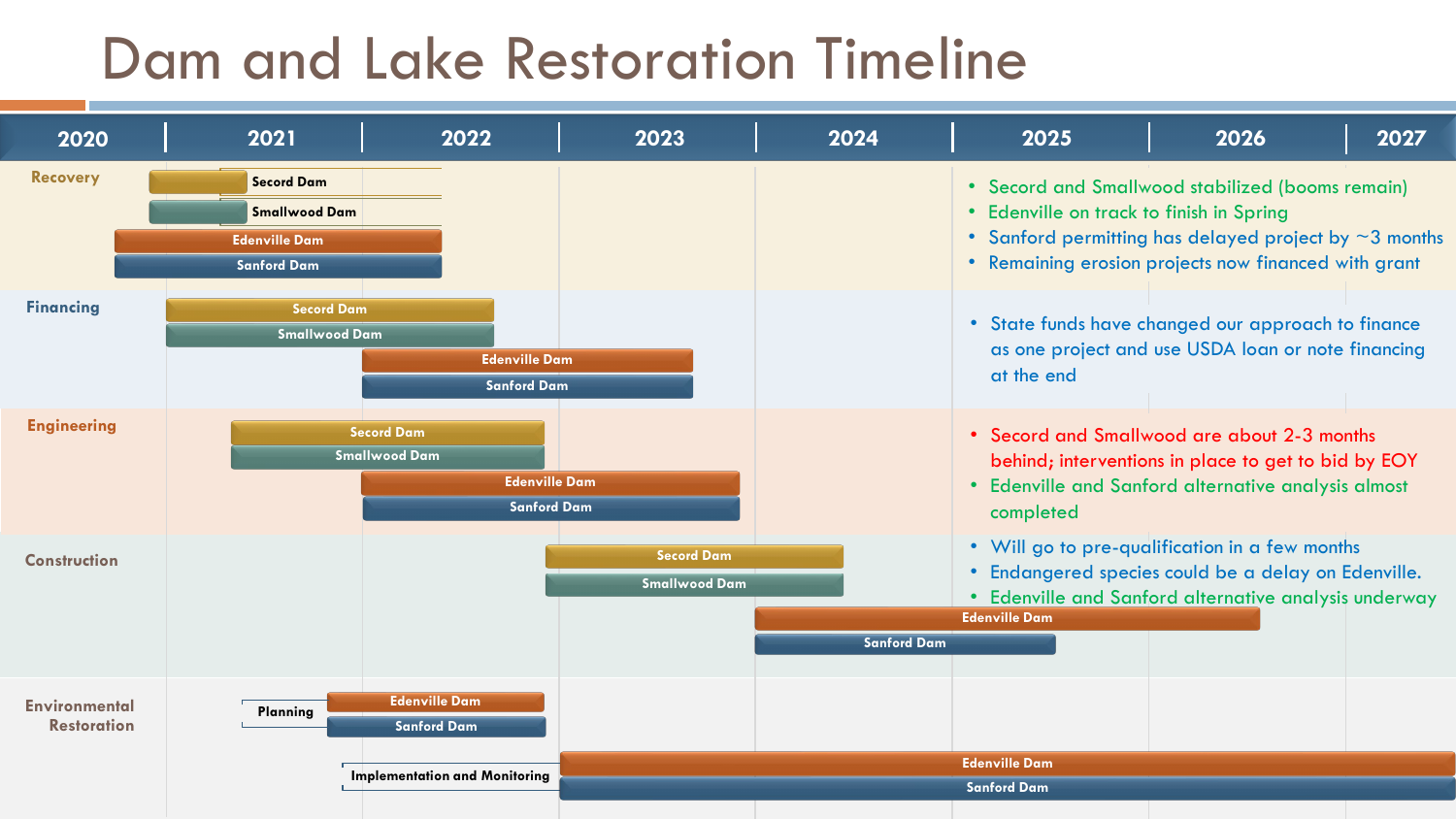### State Grant Funding Update

- **5**
- \$200 million of state funding was formally approved for the FLTF dams on March 30
	- **□** The State also approved \$15 million to EGLE for permitting, licensing and environmental projects (\$3 million goes to FLTF for matching federal grant)
- State is requiring a 20% match, from federal or local matching
	- **D** We do not see this a limiting factor
- State funding should be available, so a \$10 million note will likely not be pursued
- $\Box$  The Operations Assessment will continue as planned; the State grant does not impact the Operations Assessment
- $\Box$  Timeframe to restore the dams is not impacted by funding, but improves the probability on staying on track
- *There will in all likelihood be a Capital Assessment on property owners. This will not take effect until 2024/2025. We will discuss in this presentation*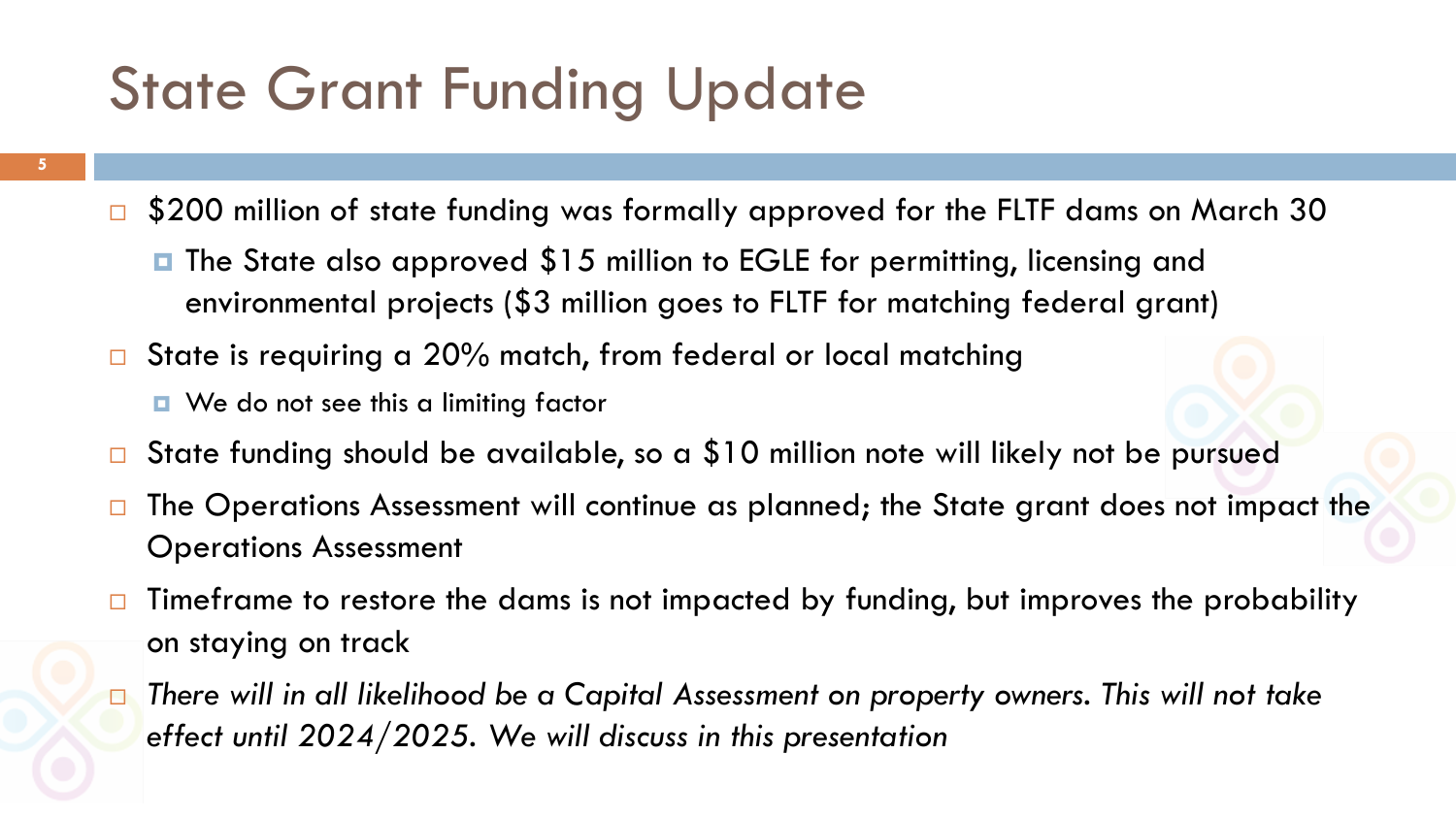### ~\$250 Million of Funds Received or Anticipated

| <b>Source</b>                      | <b>Amount</b>                                                                                                                               |  |  |  |
|------------------------------------|---------------------------------------------------------------------------------------------------------------------------------------------|--|--|--|
| <b>State of Michigan and</b>       |                                                                                                                                             |  |  |  |
| Michigan Economic                  | \$22.5 million (\$5 million granted pre-dam-failure_from MEDC + \$2.5 million<br>grant for recovery $+$ \$15 million grant for restoration) |  |  |  |
| <b>Development Corporation</b>     |                                                                                                                                             |  |  |  |
| <b>Private Fundraising</b>         | \$5 million for general use                                                                                                                 |  |  |  |
| <b>USDA Natural Resource</b>       | \$20-\$40 million for erosion, stabilization and debris removal, subject to                                                                 |  |  |  |
| <b>Conservation Service (NRCS)</b> | matching grants from state and local funds                                                                                                  |  |  |  |
| <b>USDA Community Facilities</b>   | \$750,000 for installation of booms on Secord and Smallwood lakes                                                                           |  |  |  |
| Grant                              | \$400,000 FEMA grant for engineering                                                                                                        |  |  |  |
| <b>State of Michigan 2022</b>      | \$200 million for restoration of the Four Lakes and dams                                                                                    |  |  |  |
| Grant                              |                                                                                                                                             |  |  |  |
| <b>State of Michigan Grant to</b>  | \$15 million for permitting, licensing, environmental projects (\$3 million to                                                              |  |  |  |
| <b>EGLE for FLTF</b>               | match $\sim$ \$9 million from NRCS EWP)                                                                                                     |  |  |  |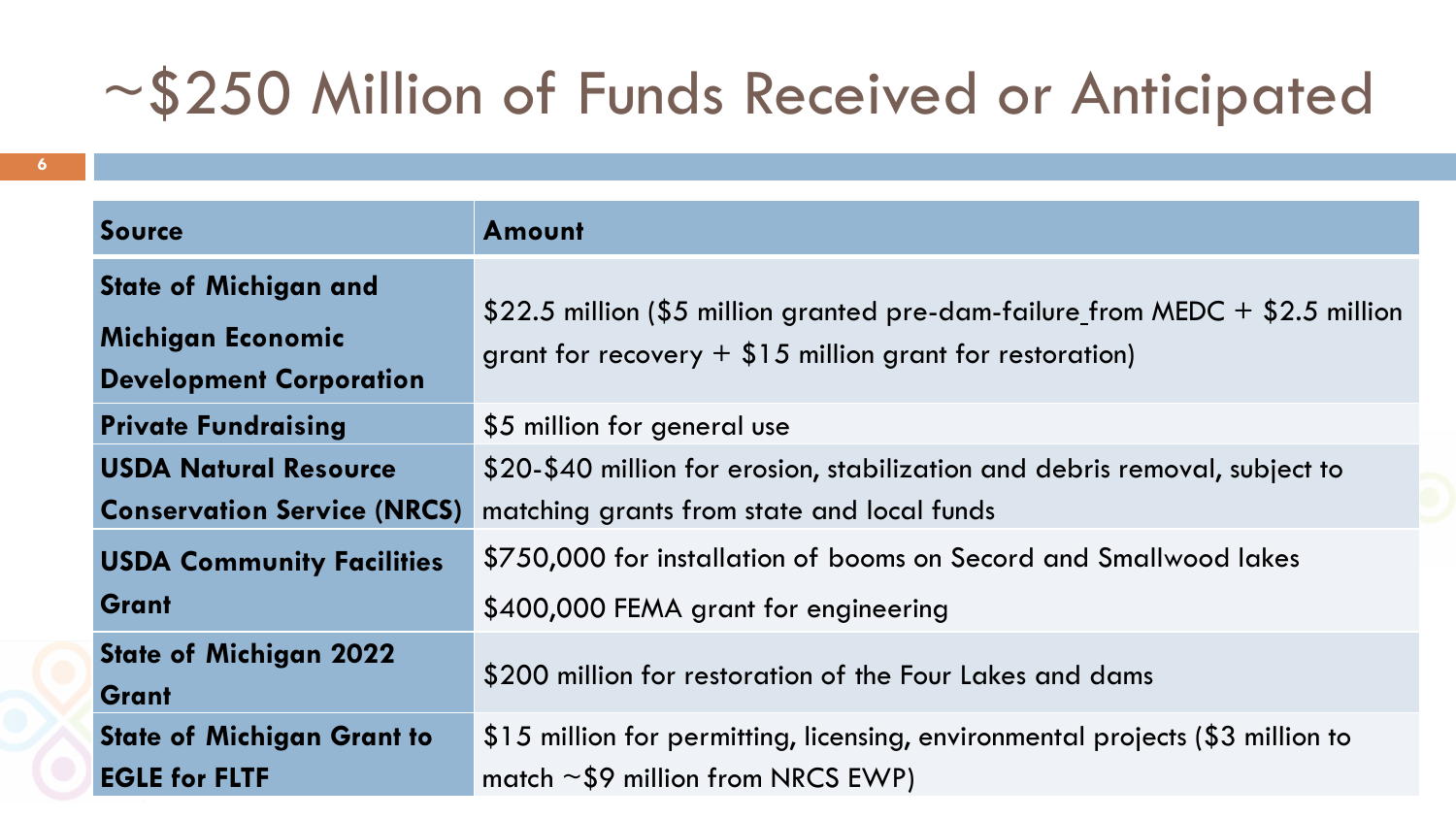#### **Assessments**

- $\Box$  Anticipated capital costs for restoration of dams exceeds the amount of the State funding and it is anticipated that bonds will be issued for the difference. Consequently, it is also anticipated that a Capital Assessment in 2024, for payment in 2025.
	- We are communicating <u>a conservative estimate</u> now, so people are informed while we go through the process of establishing an Operational Assessment this year
- $\Box$  The next slides will review
	- $\blacksquare$  The current project cost estimates
	- $\blacksquare$  The estimated FUTURE Capital Assessment
	- The computational costs for the Operational Assessment (this was covered at last board meeting)
	- **E** Methodology for calculating property benefits
	- **D** SAD process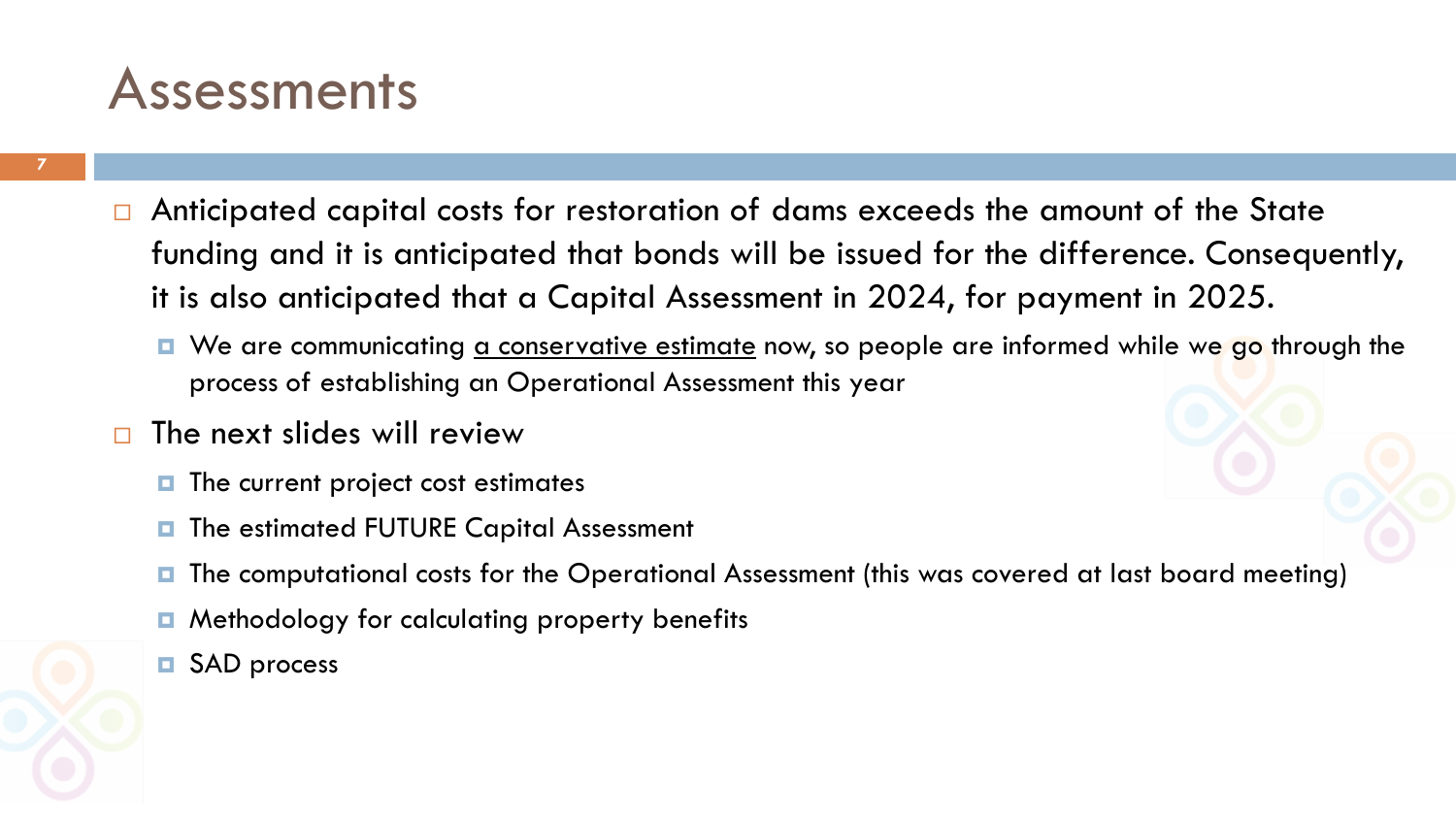### \$250 Million to Restore the Dams -

- **□** Total planning estimate is \$250 million (Range: \$230-\$270 million)
- Northern dams are estimated higher than May 2020 estimate range
	- Edenville and Sanford in May 2020 Range
- Report will be released this week on current estimates

|                      | <b>Restored In</b> | <b>Total Cost13</b> |
|----------------------|--------------------|---------------------|
| <b>Secord Dam</b>    | 2024               | \$33.9 million      |
| <b>Smallwood Dam</b> | 2024               | \$36.2 million      |
| <b>Edenville Dam</b> | 2026               | \$96.5 Million      |
| <b>Sanford Dam</b>   | 2025               | \$70.8 million      |
| <b>TOTAL</b>         |                    | \$237.4 million     |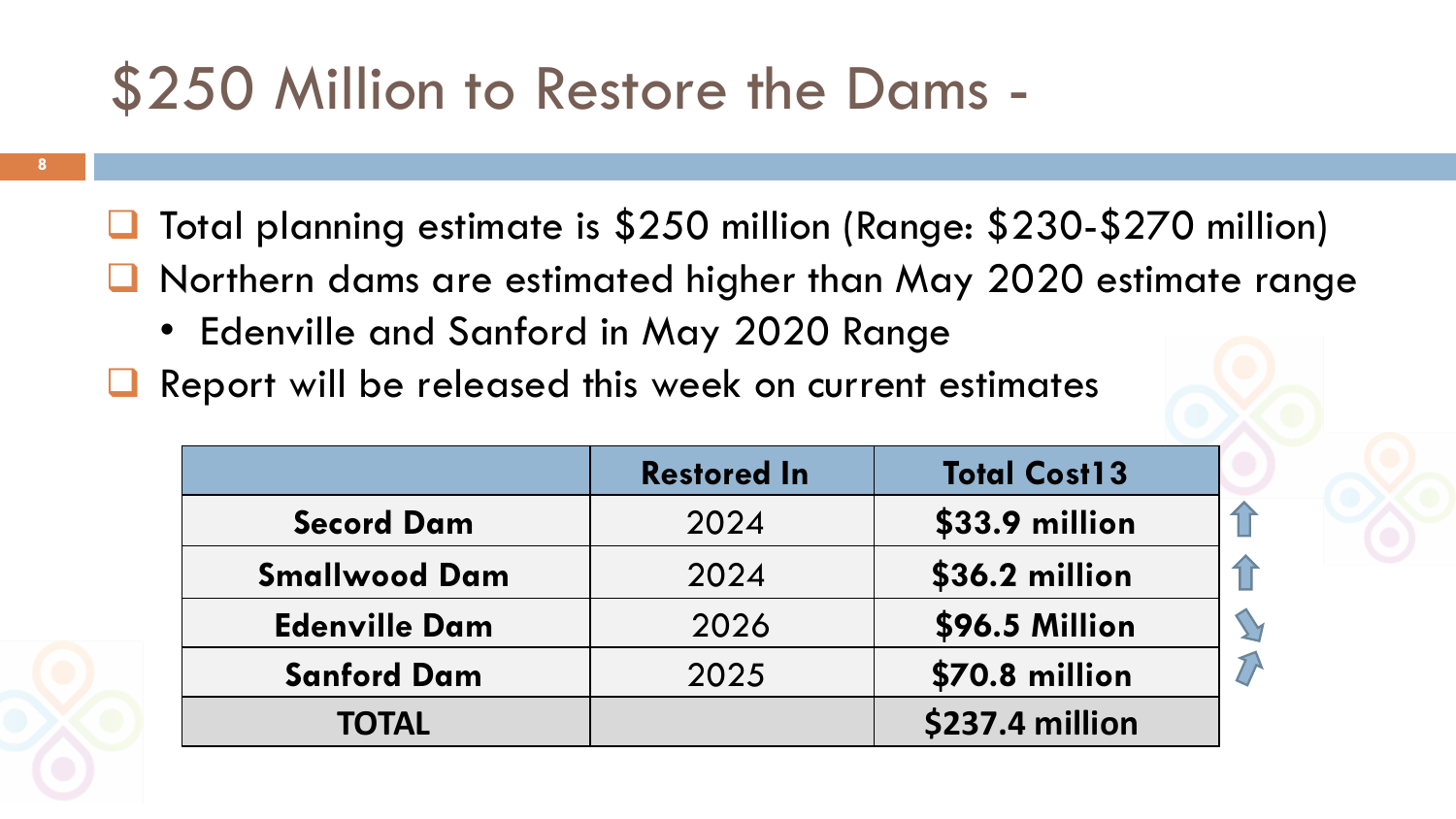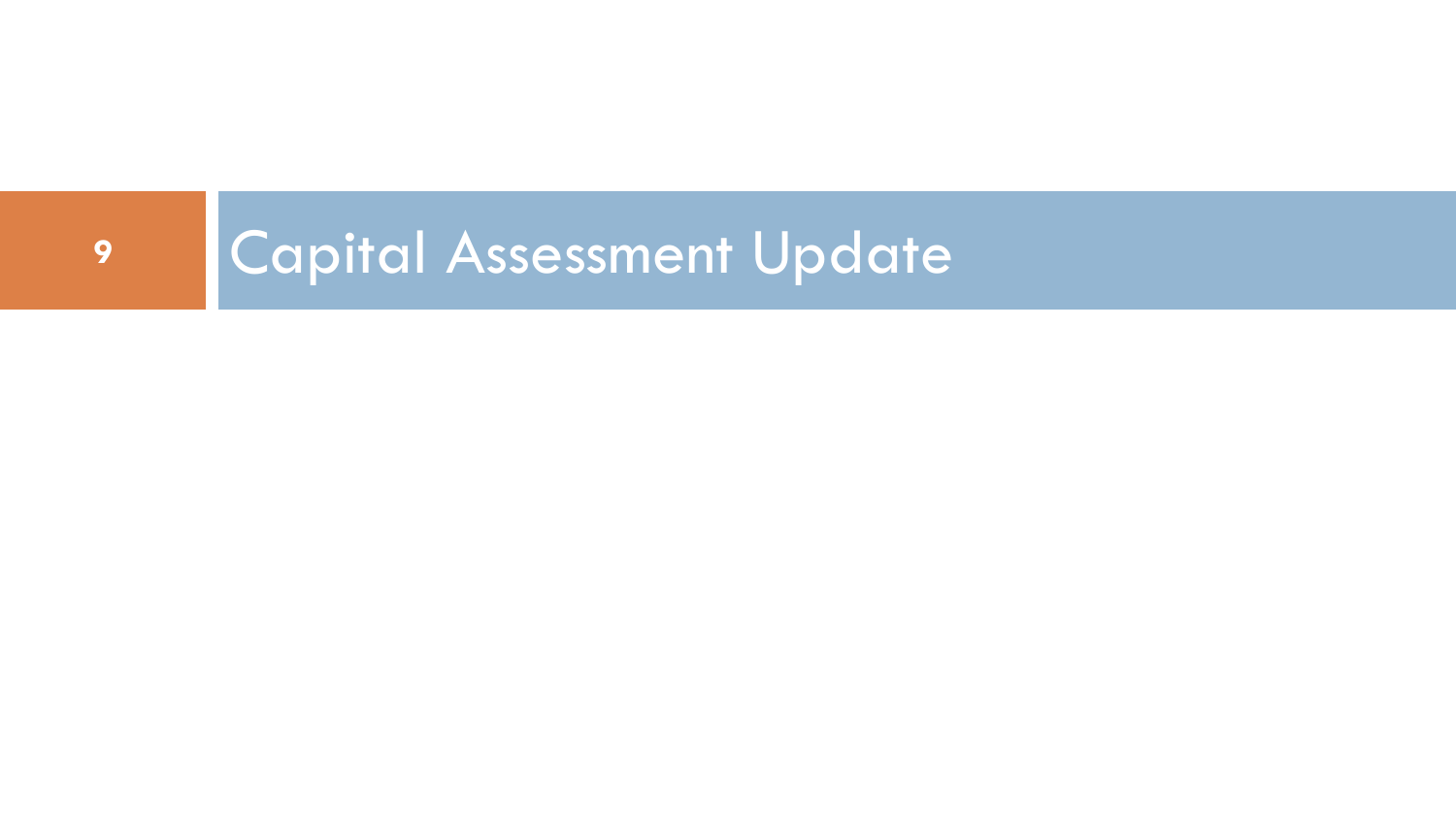#### Capital Assessment Examples – Front and Back Lots

#### EXAMPLE 1 – Front Lot

- Residential lake front property
- 100 ft. of frontage
- Water view less than 230 ft.
- Water depth greater than 4 ft. **Est. annual assessment: \$345**

**Depending on the factors outlined above front lots will range from \$250-460**

#### EXAMPLE 2 – Back Lots

- Residential back lot property
- Deeded lakefront access location (i.e., lot with access)

#### **Est. annual assessment: \$180**



**Depending on the factors outlined above backlots will range from \$115- 230**

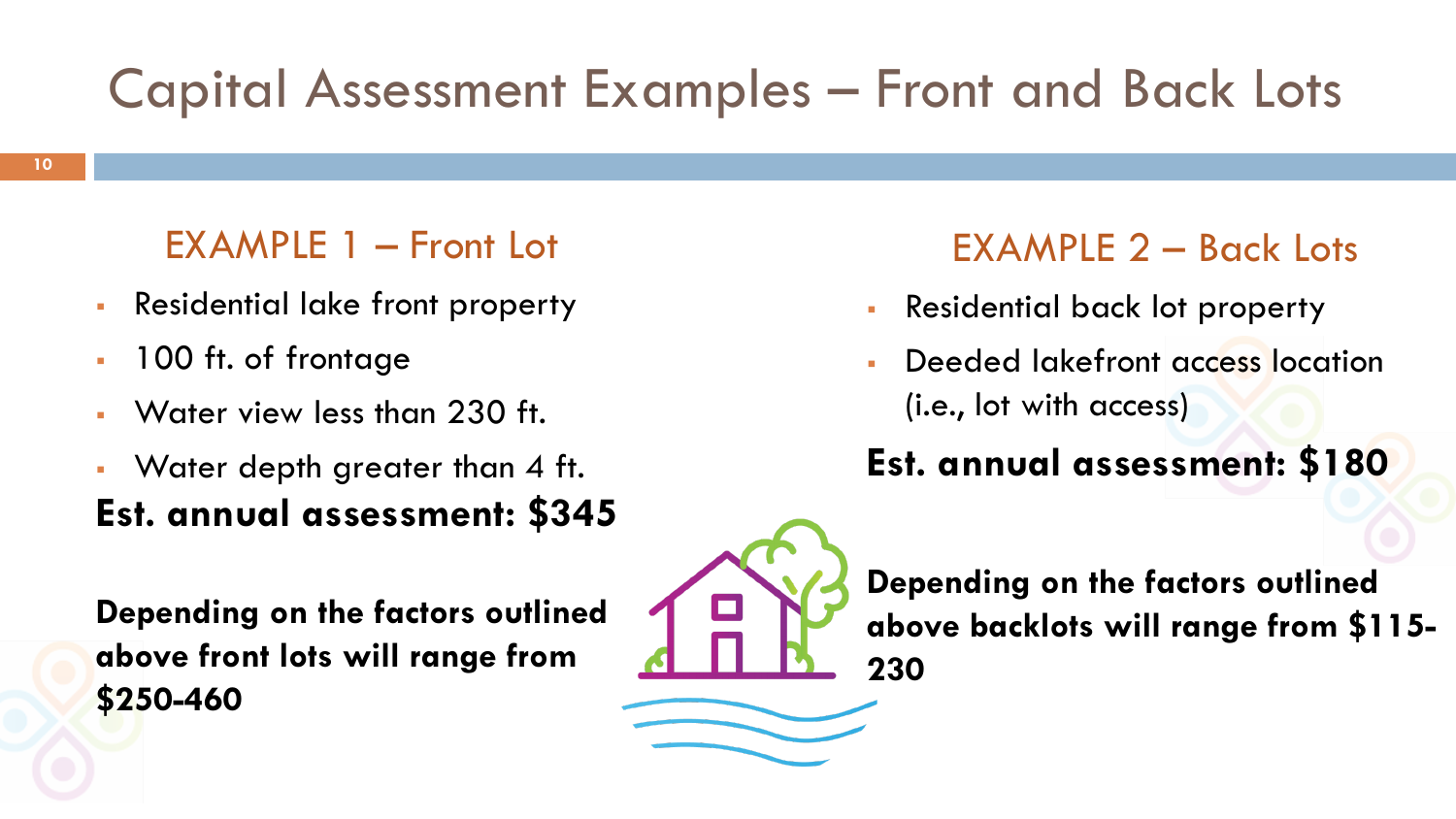### Planning Level Capital Assessments

- **Estimated Capital Assessment of \$60 million with 30-year financing at 3 percent interest**
	- In all scenarios these assessments are less than if a lake financed the property on its own without state funding

| Assessment                    | <b>Principle Payment</b> | Yearly<br>Assessment | <b>Yearly Assessment</b><br>Range | Percent of<br>Properties |                                     |
|-------------------------------|--------------------------|----------------------|-----------------------------------|--------------------------|-------------------------------------|
| High End of<br>Range $(1) $   | \$9,430                  | \$460                | \$460 or Greater                  | 9%                       | $91\%$ of<br>residential<br>parcels |
| Average<br>Assessment $(.75)$ | \$7,075                  | \$345                | $$345$ to $$460$                  | 52%                      | fall<br>between a<br>.25 and 1      |
| Low end of<br>Range (.25)     | \$2,360                  | \$115                | $$115$ to $$345$                  | 39%                      |                                     |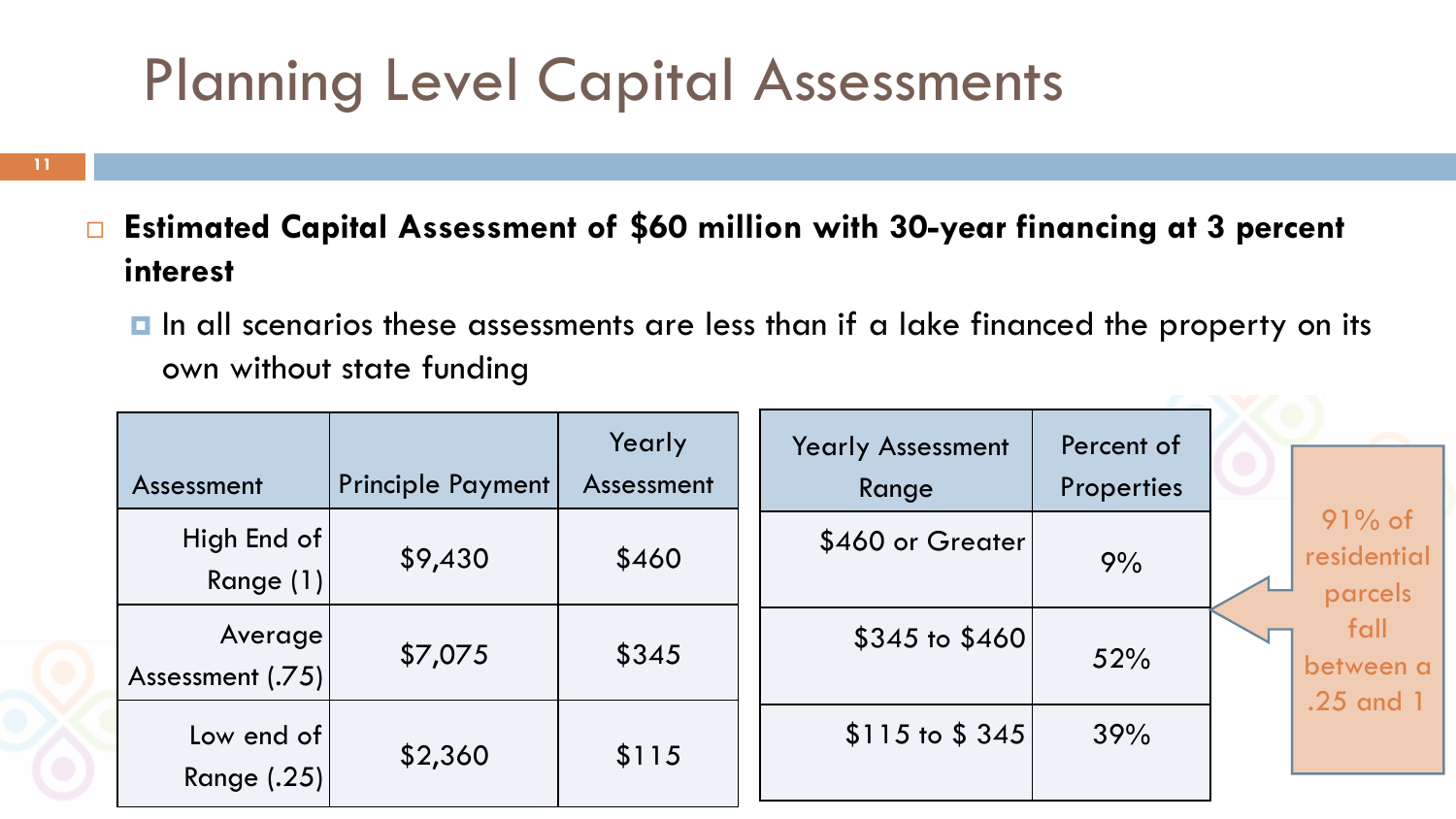### Capital Assessment Cost Sensitivities

- **12**
- **Increase in construction costs**. As design engineering efforts continue in the coming years, these construction planning estimates will be revised with greater certainty and could increase or decrease. The current estimate <u>of \$250 million i</u>ncludes a confidence range from <u>\$230 to \$270 million</u>. For a parcel with a factor of 1, a cost increase or decrease of  $$20$  million would mean  $+/-$  \$60 annually
- **Financing Term.** The current Capital Assessment estimates assume 30-year financing, should FLTF ultimately have the ability to seek other financing and a 40-year financing term is realized, annual assessment costs could decrease by approximately \$60 for a parcel with a factor of 1
- **Increase in Interest rates**. FLTF is assuming a 3% interest rate. This could be higher or lower. On a per parcel basis for a parcel with a factor of 1, an increase in interest rates of 1.5 percent would cause a cost increase of approximately \$50 per parcel

#### *NOTE:*

- *IT WOULD TAKE ALL THREE OF THESE EVENTS TO HAPPEN TO GET THE AVERAGE ANNUAL CAPITAL ASSESSMENT TO OVER \$500/year*
- *LIKEWISE, a lower interest rate and/or project costs, could bring the number to less than \$250/year*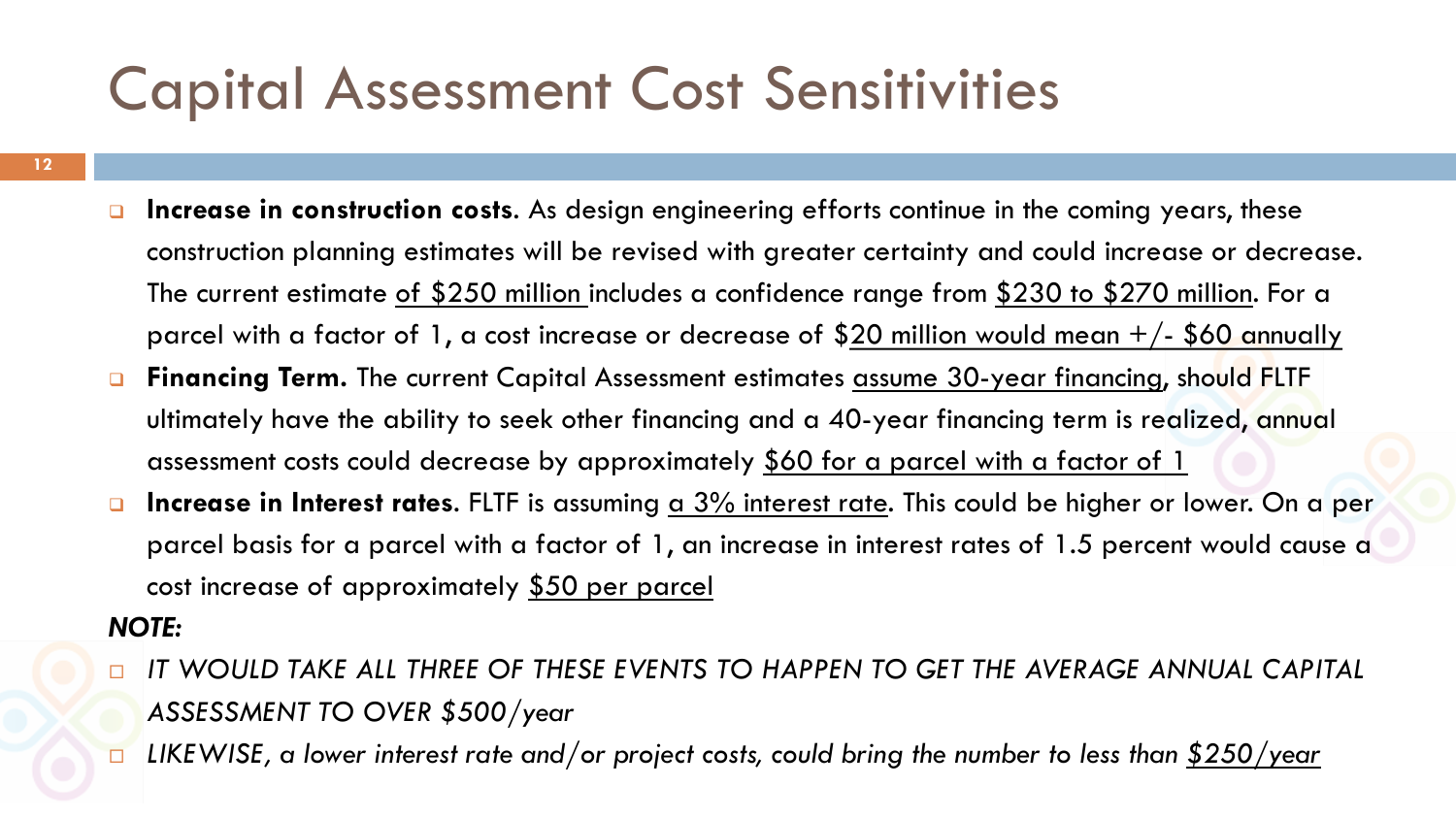# Variation in Annual Assessment-Payments are not like home mortgages

- $\Box$  1<sup>St</sup> annual payment will be about 30% higher than the average payment
- $\Box$  Last payment will be about 30% lower than the annual payment

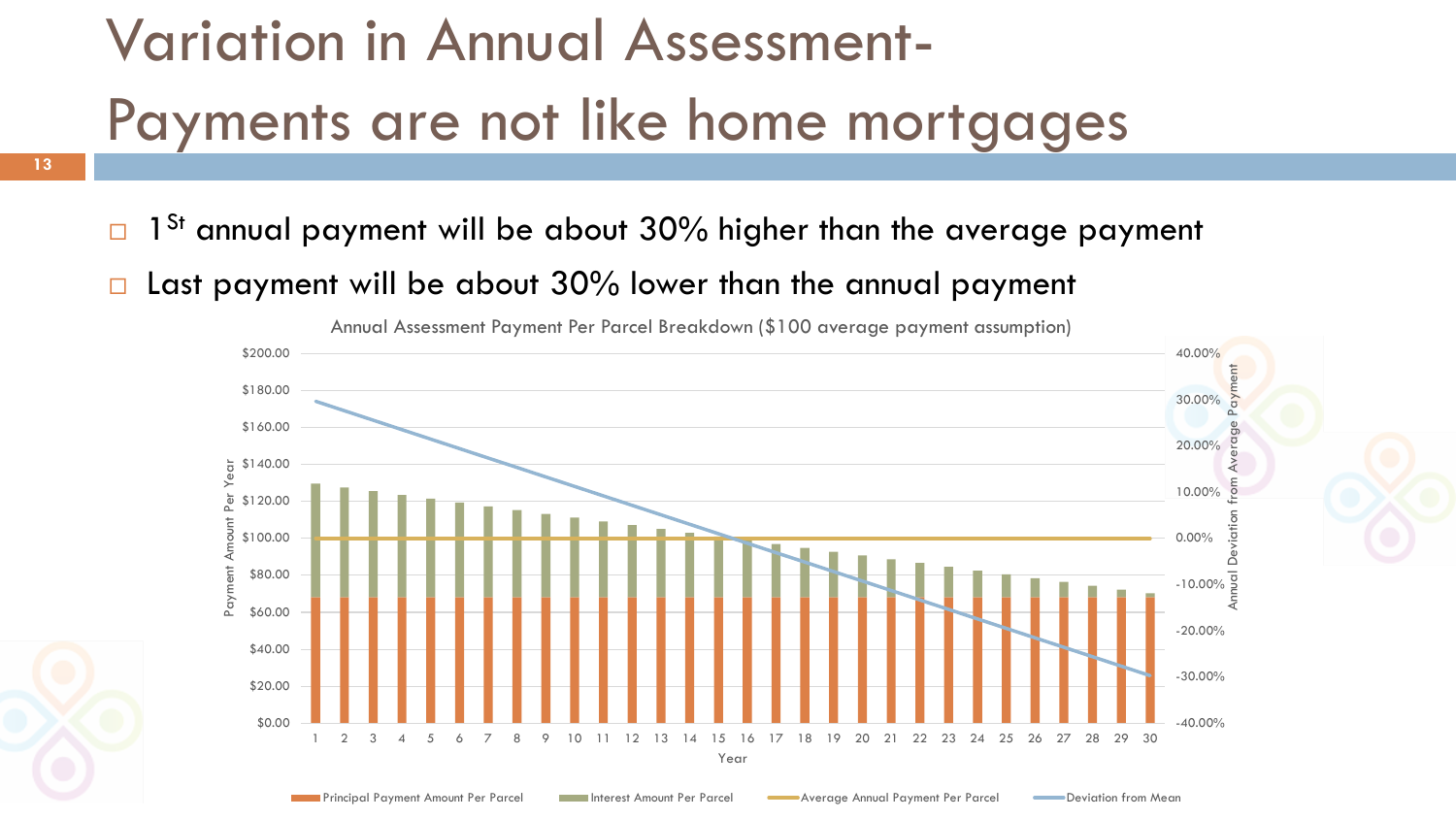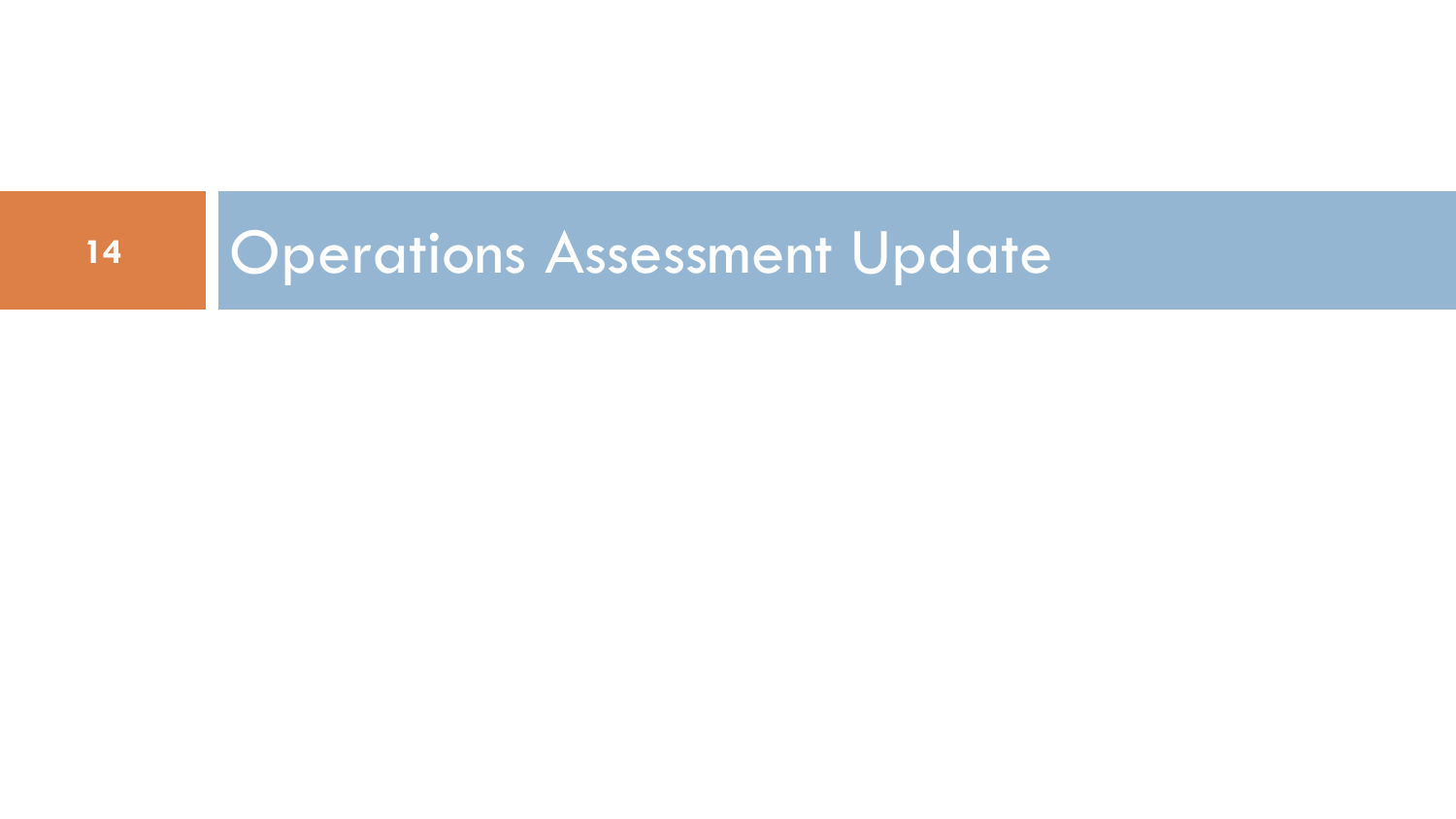### Operations Assessment – Computation of Costs\*

**15**

|   |                                                                                                                 | <b>Total 3 year</b> | 2022        | 2023        | 2024        |
|---|-----------------------------------------------------------------------------------------------------------------|---------------------|-------------|-------------|-------------|
|   | Expense of Maintenance of the Lake Level Structure                                                              |                     |             |             |             |
|   | Program Office (Finance, Admin, Communications, Legal)                                                          | \$1,140,000         | \$360,000   | \$380,000   | \$400,000   |
|   | <b>Dam and Lake Operations</b>                                                                                  | \$2,370,000         | \$750,000   | \$790,000   | \$830,000   |
| 2 | <b>Establishment of Special Assessment District</b>                                                             | \$465,000           | \$425,000   | \$20,000    | \$20,000    |
|   | Preparation of Assessment Roll and Levying Assessments<br><b>Estimated Cost of Mailing, Publishing, Notices</b> |                     |             |             |             |
|   | <b>Estimated legal fees</b>                                                                                     |                     |             |             |             |
| 3 | Acquisition                                                                                                     | \$80,000            |             |             |             |
| 4 | <b>Estimated Cost of Appeal</b>                                                                                 | \$25,000            | \$25,000    |             |             |
|   | Gross Sum of Expenses                                                                                           | \$4,080,000         | \$1,560,000 | \$1,190,000 | \$1,250,000 |
|   | Contingency 15%                                                                                                 | \$612,000           | \$234,000   | \$178,500   | \$187,500   |
|   | <b>Assessment Total Sum</b>                                                                                     | \$4,692,000         | \$1,794,000 | \$1,368,500 | \$1,437,500 |
|   | <b>Annual Assessment Amount</b>                                                                                 | \$4,692,000         | \$1,564,000 | \$1,564,000 | \$1,564,000 |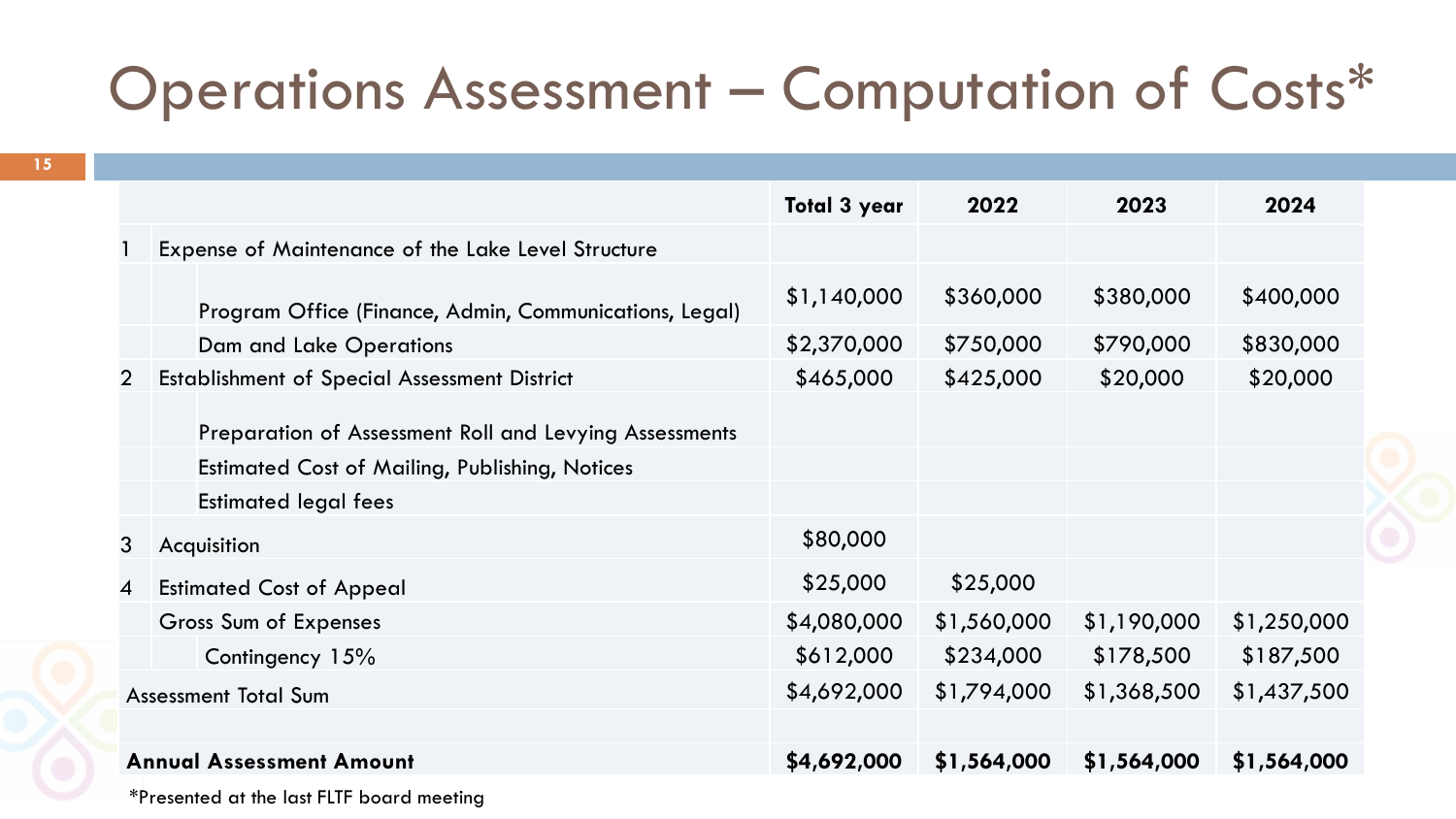### Apportionment Methodology

- □ Based on input from the community, further consideration will be given to:
	- ■Calculation of lake frontage and frontage benefit factor
		- Focus on properties with irregular lots and frontage
	- Water depth factor
- $\Box$  Combining lots Townships must inform FLTF by June 15, 2022, if a parcel combination for 2023 has been approved
- □ Next Days of Review are April 19/20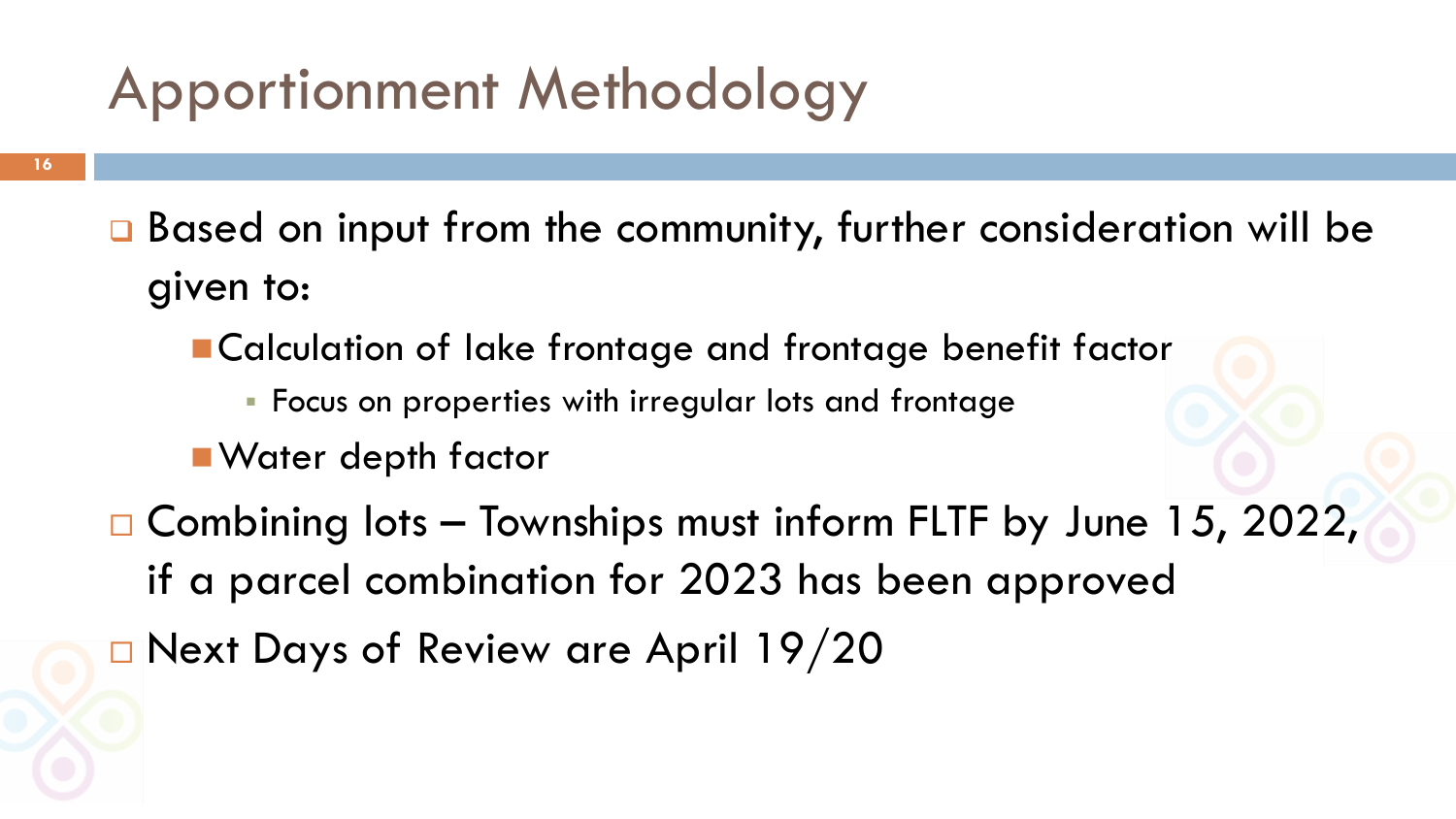#### Operations Assessment Examples – Front and Back Lots

#### EXAMPLE 1 – Front Lot

- Residential lakefront property
- **100 ft. of frontage**
- Water view less than 230 ft.
- Water depth greater than 4 ft. **Est. annual assessment: \$180**

**Depending on the factors outlined above, front lots will range from \$130-240**

#### EXAMPLE 2 – Back Lots

- Residential back lot property
- Deeded lakefront access location (i.e., lot with access)

#### **Est. annual assessment: \$70**

**Depending on the factors outlined above, backlots will range from \$60- 120**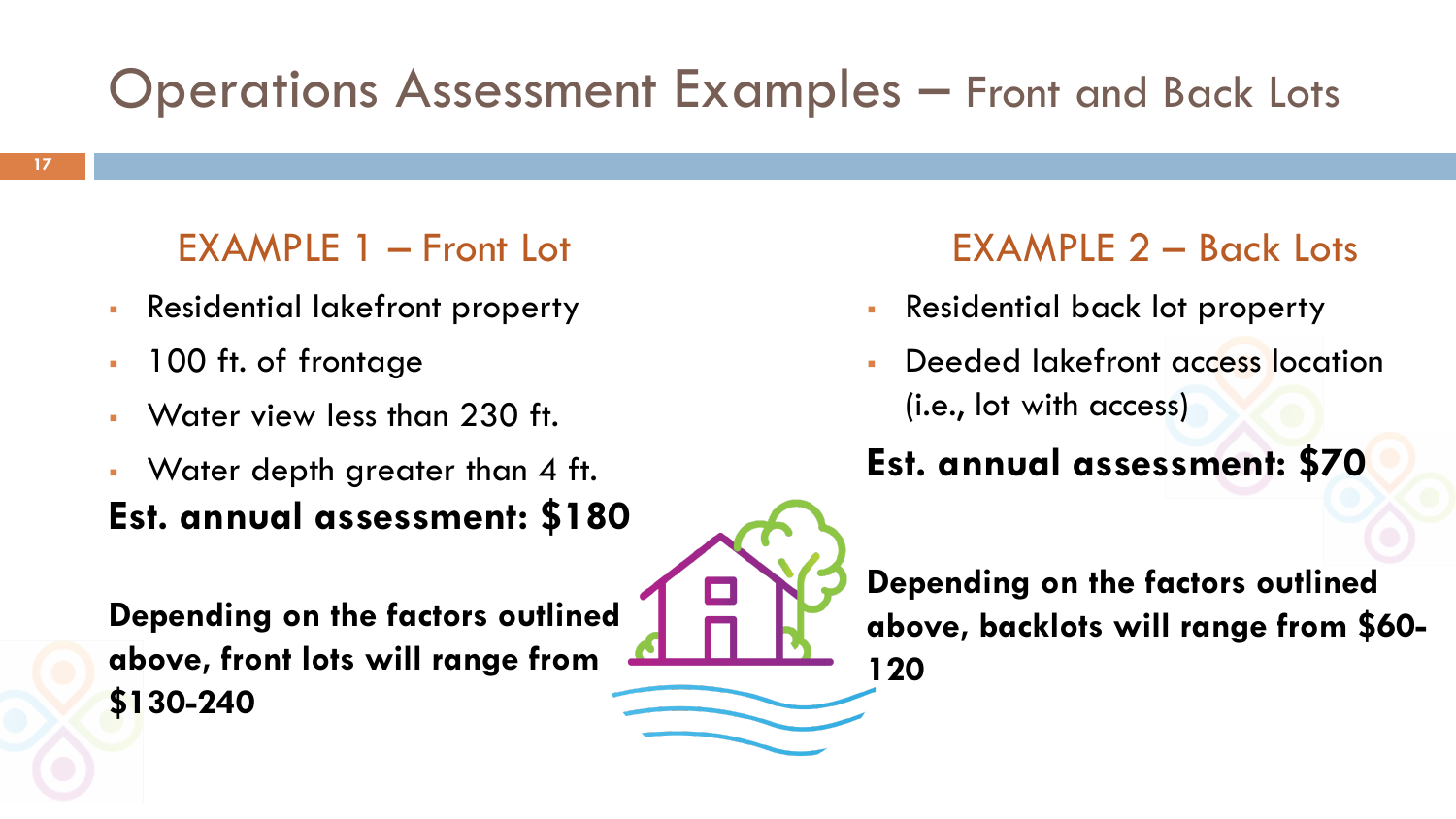### Planning Level Operations Assessments

**18**

#### **Estimated Operations Assessment each year, for three years**

In all scenarios these assessments are less than if a lake financed the property on its own without state funding

| Assessment                  | Yearly<br>Assessment | <b>Yearly Assessment</b><br>Range | Percent of<br><b>Properties</b> |
|-----------------------------|----------------------|-----------------------------------|---------------------------------|
| High End of<br>Range (1)    | \$240                | \$240 or Greater                  | 9%                              |
| Average<br>Assessment (.75) | \$180                | \$180 to \$240                    | 52%                             |
| Low end of<br>Range (.25)   | \$60                 | \$60 to \$180                     | 39%                             |

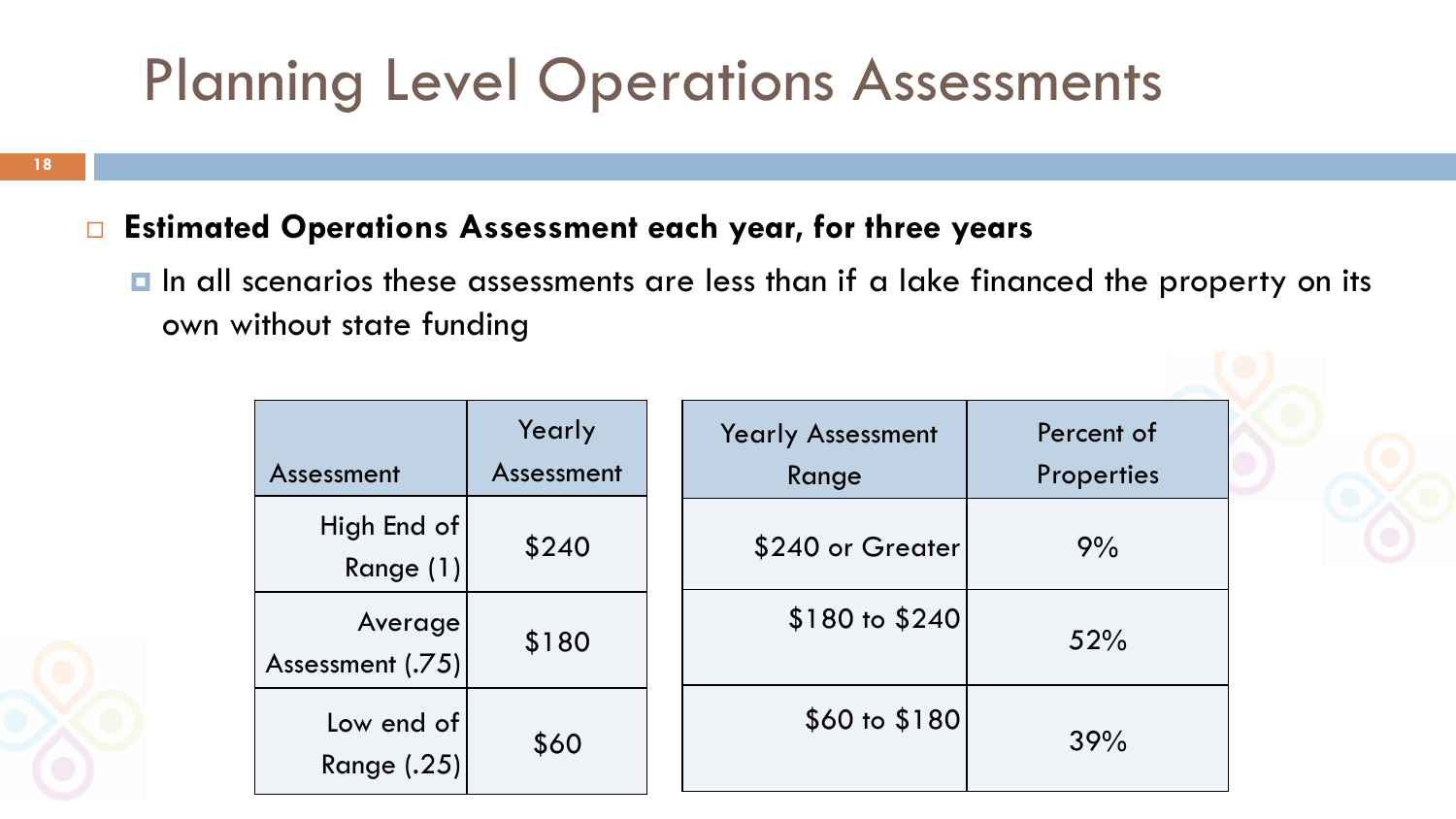#### In Summary on Assessments

 $\sqrt{550}$  million for the Recovery phase and \$250 million for Restoration **D** We are still in our planning range and schedule □ The \$200 million grant was a game-changer for affordability ■ A Capital Assessment starting in 2024/2025 **E** Average Residential Planning Estimate \$345/year □ There is a 2022 to 2024 Operations Assessment ■ We are engaged in a process to implement this in 2022 Average Residential Assessment is \$180/year  $\Box$  There will be a PSC Survey – delivered to homes next week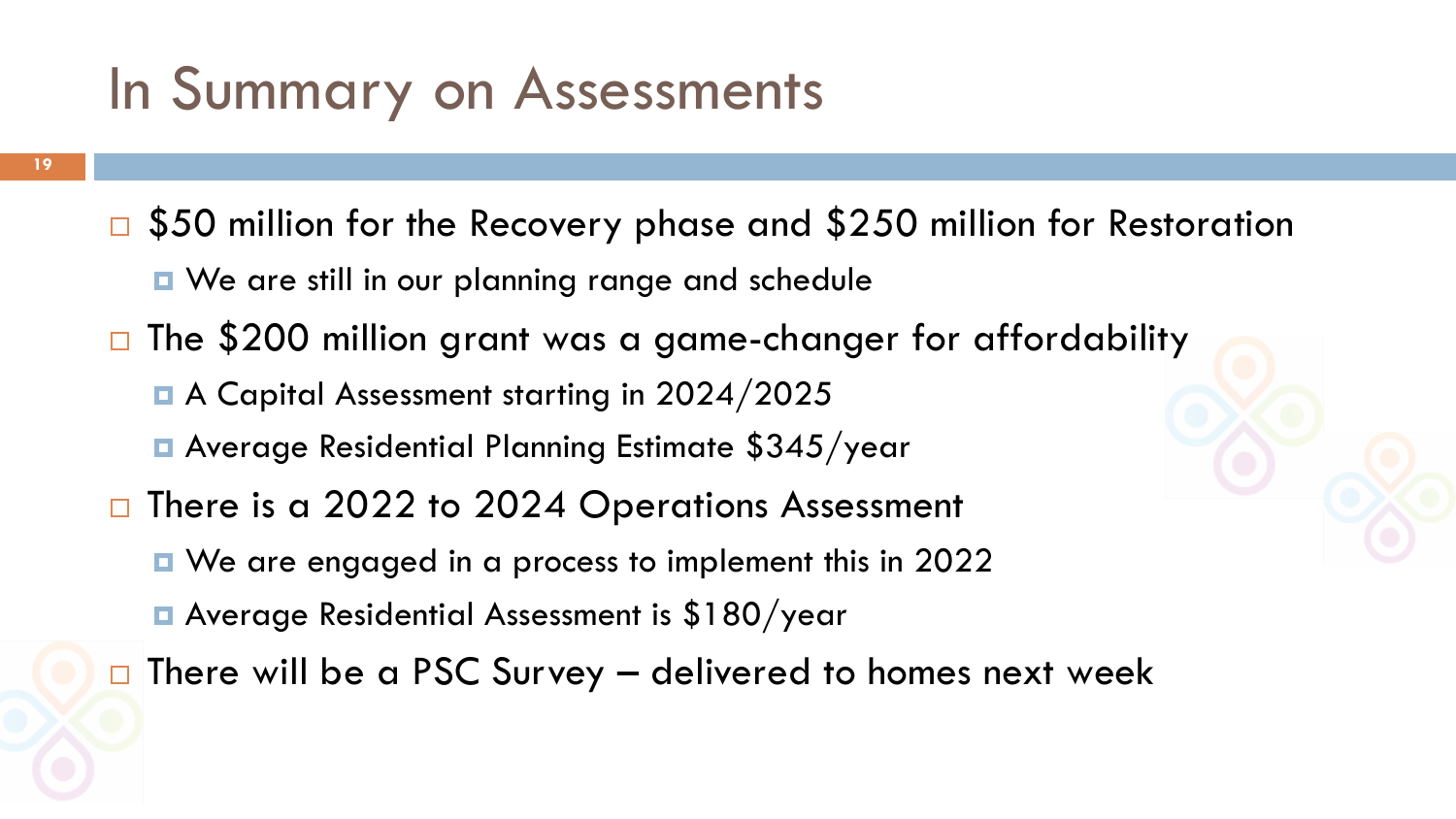### Communications, SAD and Permitting Milestones

| <b>Event</b>                                             | <b>Date</b>      |
|----------------------------------------------------------|------------------|
| <b>Communications Update: Secord and Smallwood Plans</b> | April 6, 2022    |
| <b>Preliminary Days of Review</b>                        | April 19/20      |
| Secord/Smallwood EGLE Permit Notice                      | May 2022         |
| <b>Property Owner Opinion Survey</b>                     | April/May 2022   |
| <b>Deadline for Notification of Parcel Combination</b>   | June 15, 2022    |
| <b>EGLE Public Webinar on Permitting</b>                 | June 2022        |
| Dam Design Webinar/Video                                 | May/June 2022    |
| <b>SAD Hearings</b>                                      | June/July 2022   |
| <b>County Board SAD Meetings</b>                         | <b>July 2022</b> |
| <b>Communications Update: Four Lakes Progress</b>        | August 2022      |
| <b>Technology Summit</b>                                 | October 2022     |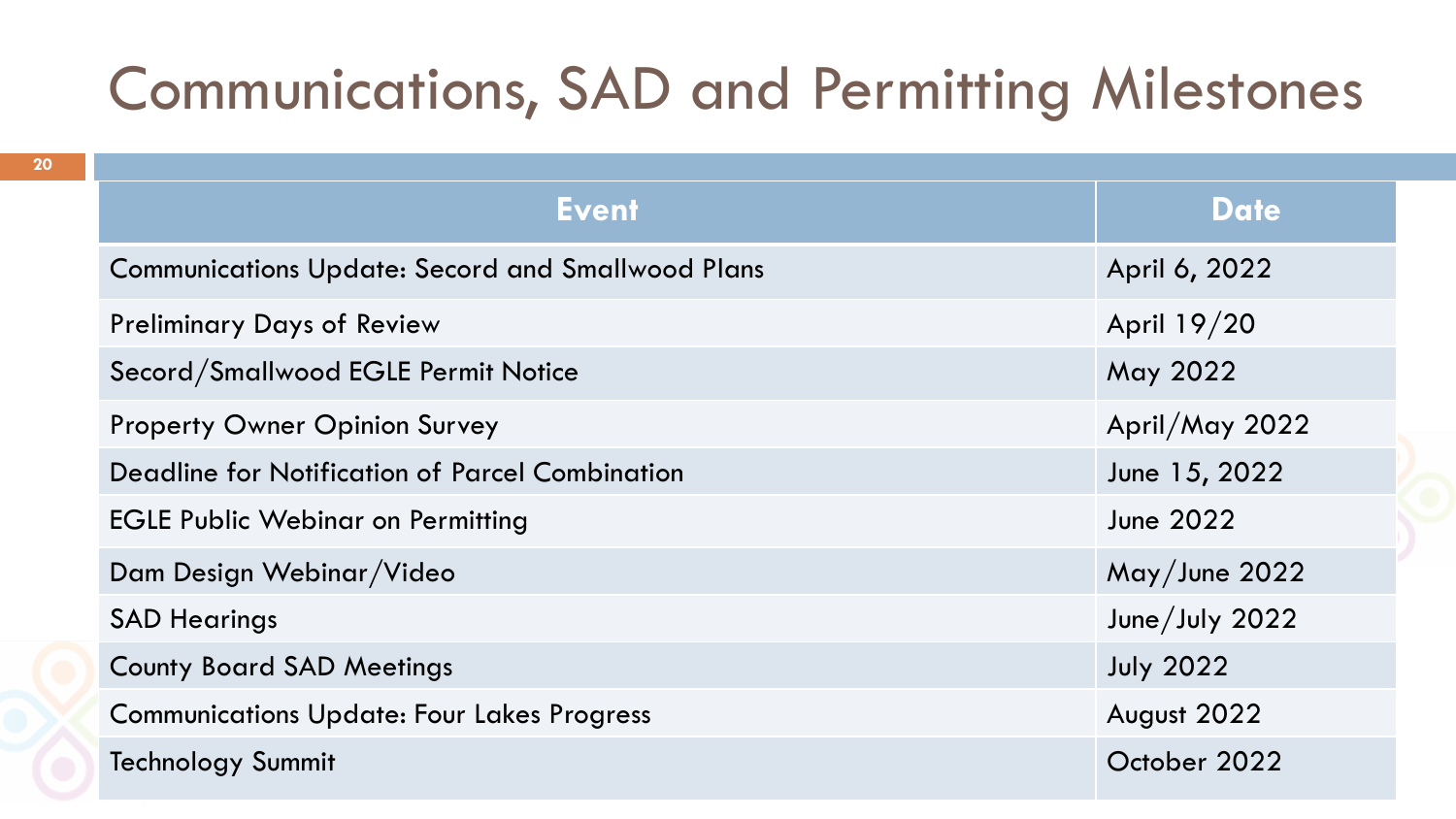# The Four Lakes Are in Our Communities' Future!

- $\Box$  We have made significant progress since the May 19, 2020, dam failures!
	- **E** Acquired the dams and lakes
	- **Q** Conducted emergency repairs and clean-up
	- **Released from all lawsuits**
	- **Recovery is underway**
	- **<u>n</u>** Flood studies done
	- **Restoration engineering underway**
	- **<u>n</u>** Major grant funding secured
	- **D** We have a plan of finance
	- $\blacksquare$  The project is on track!

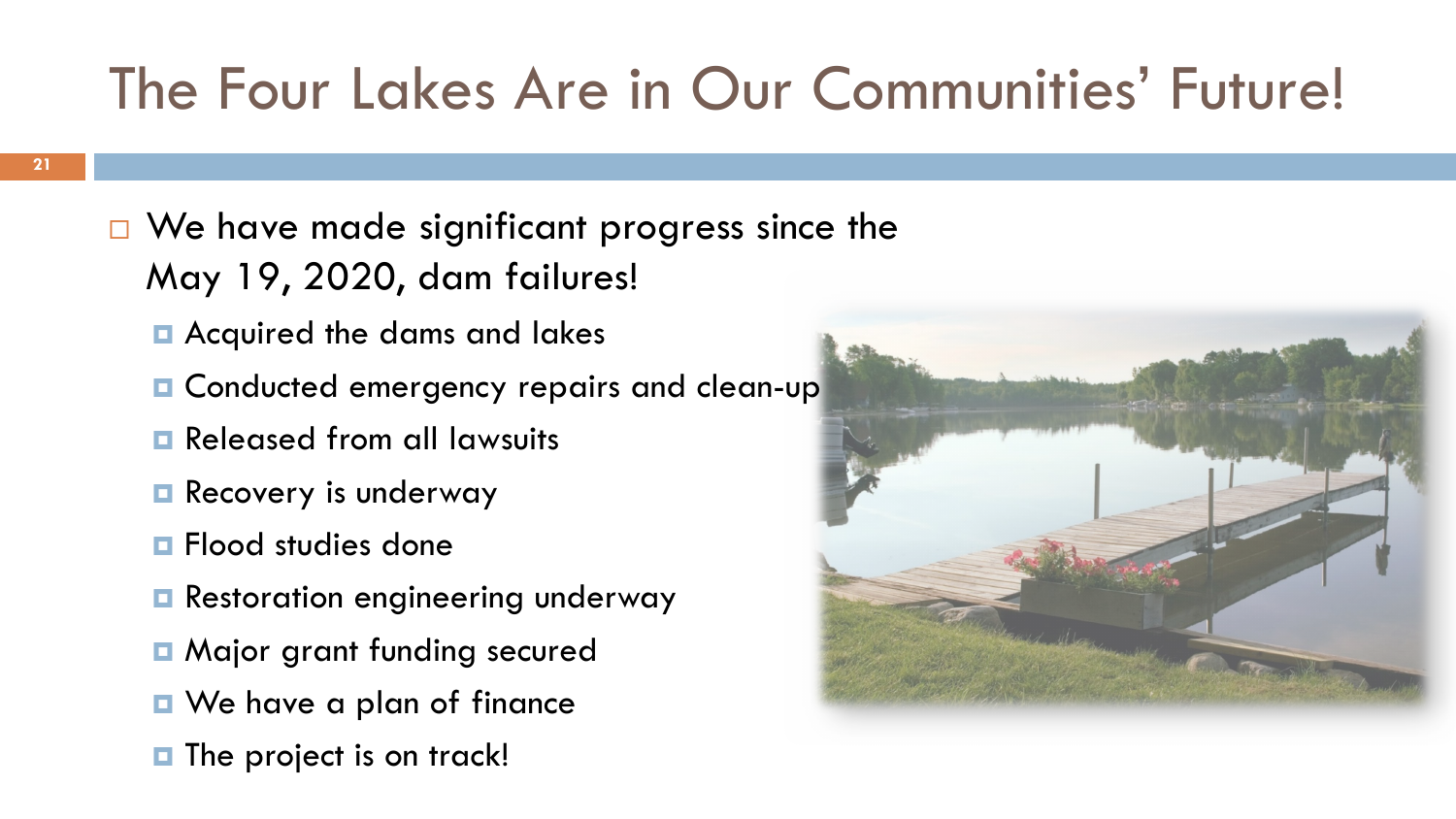

Please submit your questions to:

[info@fourlakestaskforce.org](mailto:info@fourlakestaskforce.org)



We will answer questions live as time allows.